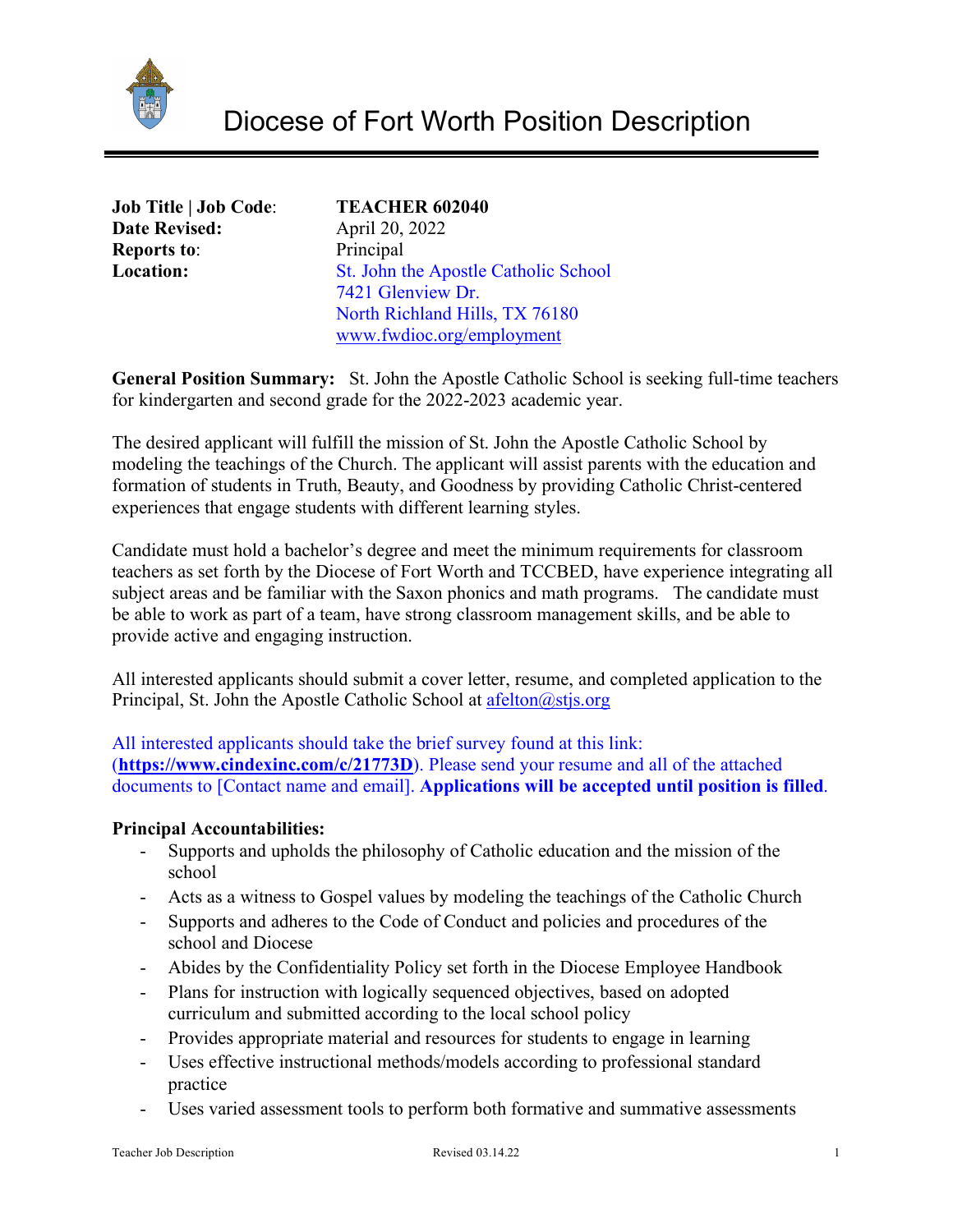

- Provides instruction and assessment for understanding
- Maintains current and accurate records according to school policy
- Practices positive, consistent discipline in the management of the classroom
- Proactively communicates with parents regarding academic, behavioral, or safety concerns
- Meets staff development guidelines as set forth by the Diocese/local administration
- Demonstrates professionalism in conduct, demeanor, and work habits
- Maintains a work schedule that maximizes availability to the school, students and staff
- Responsible for all other projects, tasks, committees, etc., as assigned.

### **Important Job Functions:**

- Collaborates with peers to enhance the work environment and support instructional planning
- Conferences with parents upon request and responds to messages in a timely manner
- Demonstrates gains in student performance that are in keeping with school goals
- Demonstrates a willingness to respond to individual learning needs.

#### **Supervision Given and/or Received:**

Reports directly to the principal

### **Internal Contacts:**

- Effectively communicates with other school staff

### **External Contacts:**

- Effectively communicates with parents, volunteers, adults, as well as other schools, churches and employees throughout the diocese.

### **Working Conditions and/or Physical Requirements:**

- Required to work some nights and weekends
- Required to manage high to moderate levels of stress
- Required to teach a part-time schedule
- Required to work in standard classroom and school conditions
- Required to lift or carry classroom supplies, textbooks, furniture, and equipment
- Required to maintain composure and avoid inappropriate displays of emotion
- Required to sit, stand, bend, stoop, reach, grab, pull, hear, see, and speak on a daily basis
- Required to perform repetitive physical tasks such as computer keyboarding, writing, and reading
- Required to monitor students in a variety of locations including those with noise, activity, and inclement weather

### **Travel Requirements:**

- No travel required other than field trips